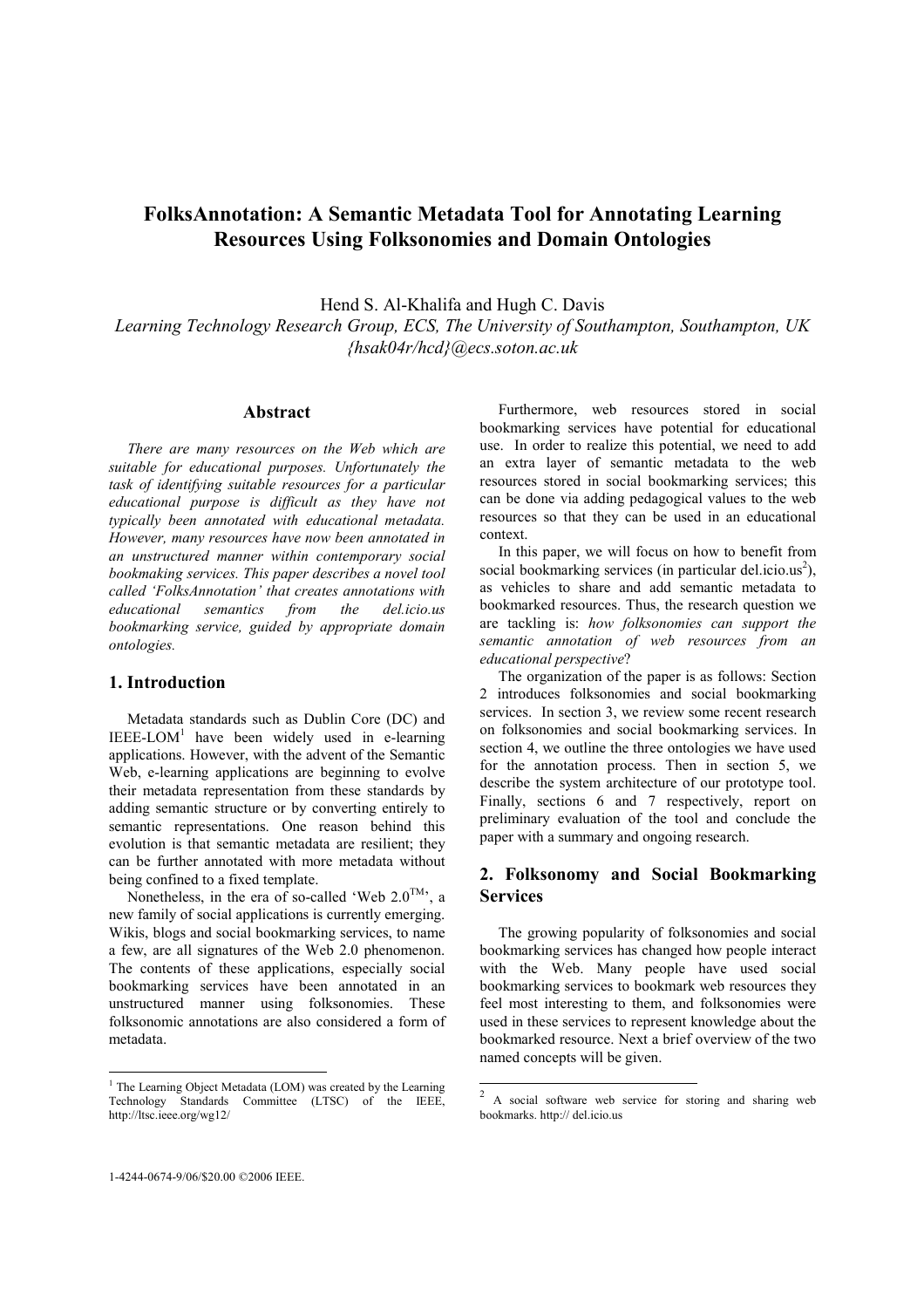#### 2.1 Folksonomies

The word folksonomy is a blend of the two words 'Folks' and 'Taxonomy'. It was first coined by the information architect Thomas Vander Wal in August of 2004. Folksonomy as Thomas [1] defines is:

"... the result of personal free tagging of information and objects (anything with a URL) for one's own retrieval. The tagging is done in a social environment (shared and open to others). The act of tagging is done by the person consuming the information."

From a categorization perspective, folksonomy and taxonomy can be placed at the two opposite ends of categorization spectrum. The major difference between folksonomies and taxonomies are discussed thoroughly in [2] and [3].

Taxonomy is a top-down approach. It is a simple kind of ontology that provides hierarchical and domain specific vocabulary which describes the elements of a domain and their hierarchal relationship. Moreover, they are created by domain experts and librarians, and require an authoritative source.

In contrast, folksonomy is a bottom-up approach. It does not hold a specific vocabulary nor does it have an explicit hierarchy. It is the result of peoples' own vocabulary, thus, it has no limit (it is open ended), and tags are not stable nor comprehensive. Moreover, folksonomies are generated by people who have spent their time exploring and interacting with the tagged resource [4].

#### 2.2 Social Bookmarking Service

Social bookmarking services are server-side web applications; where people can use these services to save their favorite links for later retrieval. Each bookmarked URL is accompanied by a line of text describing it and a set of tags (aka folksonomies) assigned by people who bookmarked the resource (as shown in Figure 1).

10x10 / 100 Words and Pictures that Define the Time / by Jonathan J. Harris save this

Figure 1. Excerpt from the del.icio.us service showing the tags (Blogs, internet, ... ,cool) for the URL of the article by Jonathan J. Harris, the last bookmarker (pacoc, 3mins ago) and the number of people who bookmarked this URL (1494 other people)

A plethora of bookmarking services such as  $Furl<sup>3</sup>$ , Spurl<sup>4</sup> and del.icio.us exists; however, del.icio.us is

-

considered one of the largest social bookmarking services on the Web. Since its introduction in December 2003, it has gained popularity over time and there have been more than 90,000 registered users using the service and over a million unique tagged bookmarks [5, 6]. Visitors and users of the del.icio.us service can browse the bookmarked URLs by user, by keywords (aka tags or folksonomies) or by a combination of both techniques. By browsing others bookmarks, people can learn how other people tag their resources; thus, increasing their awareness of the different usage of the tags. In addition, any user can create an inbox for other users' bookmarks, by subscribing to the other user's del.icio.us pages. Also, users can subscribe to RSS feeds for a particular tag, group of tags or other users.

#### 3. State of the Art - Related Work

To the best of our knowledge, no scholarly publications have addressed the use of folksonomies in the process of semantically annotating learning resources. However, there is a lot of recent research dealing with folksonomies. Among them are overviews of social bookmarking tools with special emphasis on folksonomies as provided by [7]. On the other hand, other research papers have discusses the strengths and weaknesses of folksonomies as in [8], [9], [3] and [10].

Another genre of research has experimented with folksonomy systems. For instance, Mika [11] has carried out a study to construct a community-based ontology using del.icio.us as a data source. He created two lightweight ontologies out of folksonomies; one is the actor-concept (user-concept) ontology and the other is the concept-instance ontology. The goal of his experiment was to show that ontologies can be built using the context of the community in which they are created (i.e. del.icio.us community). By the same token, Tom Guber is working on a system called 'TagOntology' to build ontologies out of folksonomies, and in his paper entitled "Ontology of Folksonomy: A Mash-up of Apples and Oranges" he cast some light on some design considerations needed to be taken into account when constructing ontologies from tags [12]. In addition, Ohmukai et al. [13] proposed a social bookmark system, called 'socialware', using several representations of personal network and metadata to construct a community-based ontology. The personal network was constructed using Friend-Of-A-Friend (FOAF), Rich Site Summary (RSS), and simple Resource Description Framework Schema (RDFS),

 $\overline{a}$ 

<sup>3</sup> http://www.furl.net/

<sup>4</sup> http://www.spurl.net/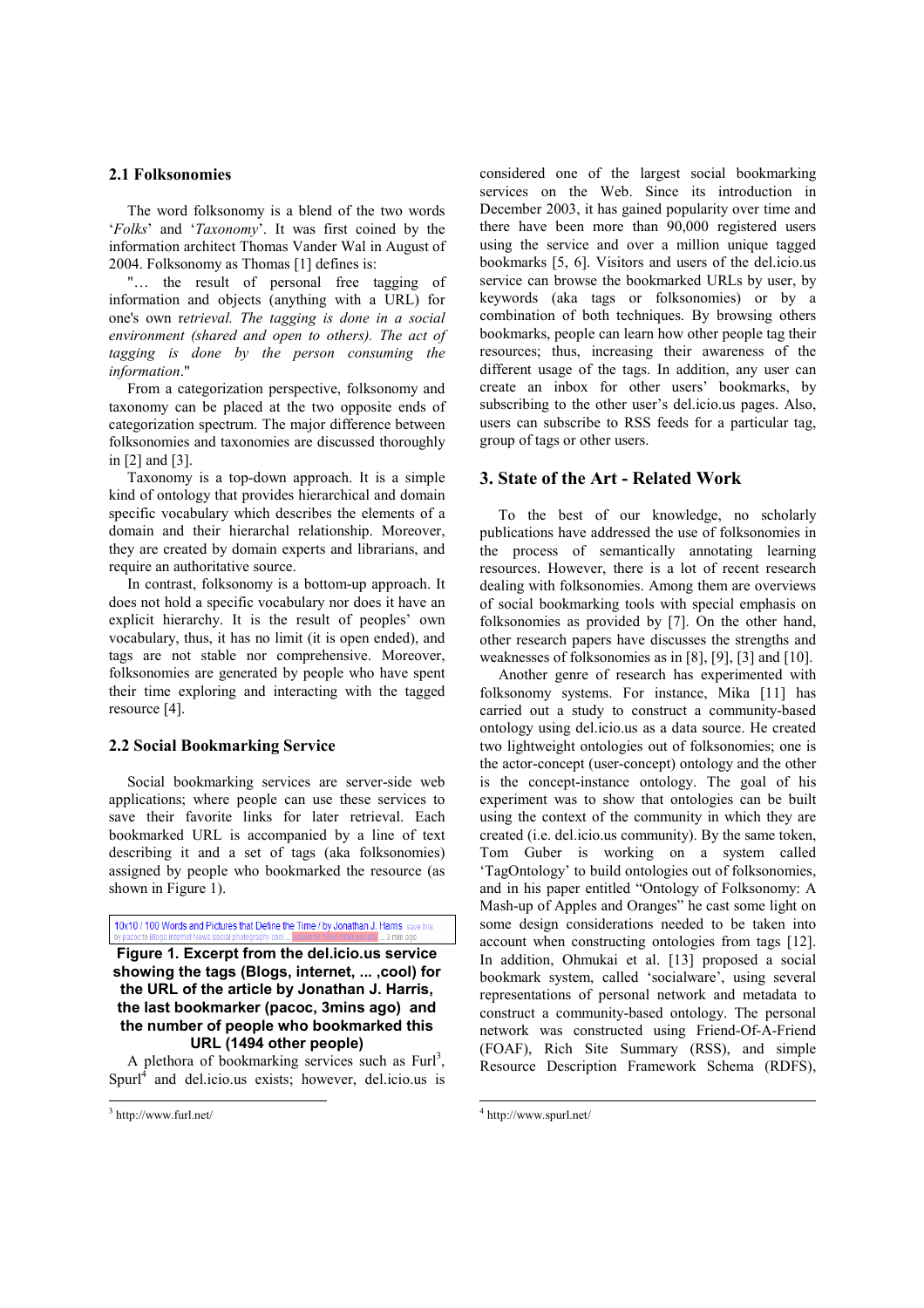while folksonomies were used as the metadata. Their system allows users to browse friends' bookmarks on his/her personal network, and map their own tag onto more than one tag from different friends, so that they are linked by the user. This technique will allow for efficient recommendation for tags because it is derived from personal interest and trust. They also used their social bookmark system 'socialware' to design an RDF-based metadata framework to support open and distributed models.

Golder and Huberman, from HP Labs, [14] have analyzed the structure of collaborative tagging (aka folksonomies) to discover the regularities in user activity, tag frequencies, the kind of tags used and bursts of popularity in bookmarked URLs in the del.icio.us system. They also developed a dynamic model that predicts the stable patterns in collaborative tagging and relates them to shared knowledge. Their results show that a significant amount of tagging is done for personal use rather than public benefit. However, even if the information is tagged for personal use other users can benefit from it. They also state that del.icio.us, for most users, functions as a recommendation system even without explicitly providing recommendation.

In MIT labs, an experiment was carried out by Liu et al. [15] to generate a taste fabric of social networks. Folksonomies were used in the experiment to weave the taste fabric. Their idea was based on philosophical and sociological theories of taste and identity to weave a semantic fabric of taste. They mined 100,000 social network profiles, segmented them into interest categories and then normalized the folksonomies in the segments and mapped them into a formal ontology of identity and interest descriptors. Their work has inspired us in the idea of using folksonomies in the process of semantic annotation.

Finally, Hotho et al. [16] have presented a new search algorithm for folksonomies, called 'FolkRank', which exploits the structure of the folksonomy. Their proposed algorithm is used to support the retrieval of resources in the del.icio.us social bookmarking services by ranking the popularity of tags. They demonstrated their findings on a large-scale dataset (around 250k bookmarked resources) and showed that their algorithm yielded a set of related users and resources for a given tag. Therefore, 'FolkRank' can be used to generate recommendations within a folksonomy system.

From the previous discussion the reader can observe that most research on folksonomies is either usercentric e.g.  $[11]$  and  $[13]$  or tag-centric e.g.  $[12]$ ,  $[15]$ and [16]. Little has been addressed towards the URLcentric perspective, which our system tackles. By URL- centric we mean that we are constructing knowledge about a specific URL from the tags associated with it.

#### 4. Ontologies For resources representation

The main goal for building ontologies in e-Learning systems is to represent the semantics of the learning resource; such semantics are stored in repositories, so that they can be reused, shared and queried by users (e.g. teachers and students).

Moreover, ontologies form the base for generating semantic metadata, and in our proposed system, they are used to add more fine grained semantics to web resources.

### 4.1 Ontological Modeling of the three **Ontologies**

The three ontologies in our system were chosen based on observed patterns in peoples' tags in the del.icio.us bookmarking service for our domain of interest (for this case study our domain of interest will be teaching 'CSS' in a 'web design' course). In other words, the three ontologies we have modeled are the domain of 'web design', the subject of 'CSS' and the learning resources 'types'. Therefore, the three ontologies were designed with a web design and development course in mind, and they were built using Protégé<sup>5</sup> ontology editor and saved in OWL DL format.

- A) Web Design Domain Ontology: The domain ontology represents an abstract level of the domain of 'web design' and the relation of the concepts in that domain. The rational of using domain ontology is to place the CSS subject ontology in the context of its domain.
- B) CSS Subject Ontology: The CSS ontology gives a fine grained listing of the concepts used in the subject of CSS. The concepts were derived from assorted websites that classify the subject of CSS.
- C) Resource Type Ontology: The resource type ontology models resource types that go beyond the scope of the common-set provided by IEEE-LOM. The rationale behind using a different vocabulary set is that different learning resources can come in a variety of forms. To give an example, suppose a learning resource was of type 'editor', a software tool used to create or modify files of a particular type. A possible use of the resource will be to use it as an additional resource in the context of a programming course. This type of resource and others have not been mentioned in the IEEE-LOM

 $\overline{a}$ 

<sup>5</sup> http://protege.stanford.edu/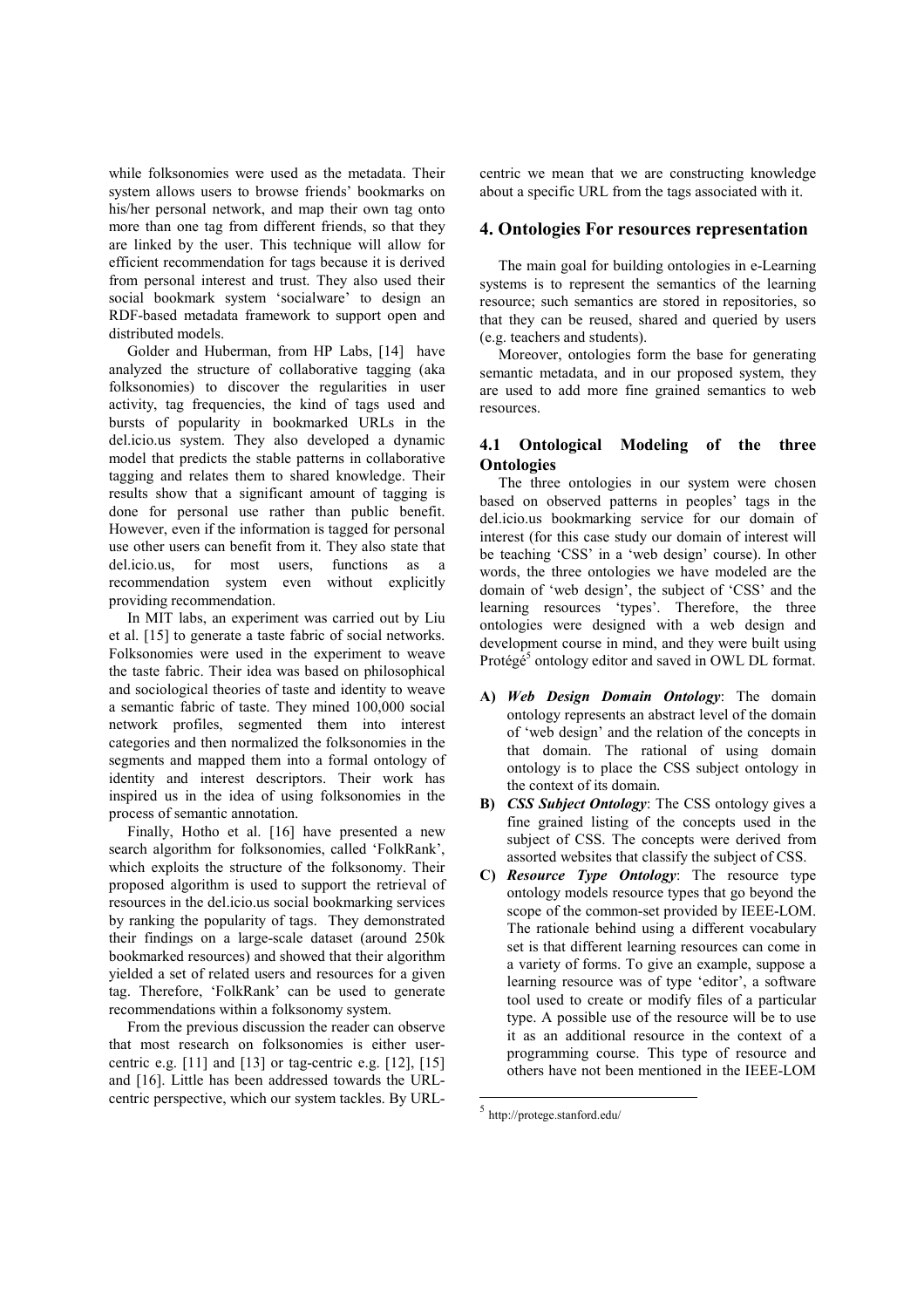resource type set; therefore, new vocabulary needs to be modeled to represent the new resources emerging in people's vocabulary.

#### 4.2 The Semantic Metadata

Learning resources are usually described using standards such as Dublin Core and IEEE LOM with their RDF bindings. The semantic metadata used in this system builds on these standards and add more fine grained semantics to web resources. In other words, parts of the generated semantic metadata elements were derived from the IEEE-LOM standard. These elements include the web resource title, description, URL and keywords. The rest of the generated semantic metadata elements were derived from our ontologies. These include fine grained elements that are dedicated for the subject of 'CSS'.

## 5. The FolksAnnotation System Architecture

Two components play a major role in our system, namely: Folksonomies and Ontologies. Folksonomies are used to find the corresponding concepts in the ontology, and ontologies are used as the schema which the generated metadata will adhere to.

However, before using folksonomies as guides in the semantic annotation process, we have carried out an experiment to measure the semantic value of folksonomies compared to automatic keyword extraction techniques. The aim of our experiment was to show that even if folksonomies are used as index keywords; automatic keyword extraction can not simply replace the collective knowledge of people depicted in the form of folksonomies. Therefore, the experiment followed two approaches: automatically, by measuring the percentage of overlap between the folksonomy set and a machine extracted keywords set for a given document; and subjectively, by asking a human indexer to evaluate the quality of the generated keywords from both systems. The results of the experiment showed that folksonomies hold more semantic value than keywords extracted using machines. For a full detail of the experiment, the reader is referred to [17].

The system we have implemented consists of two stages: 1) tags extraction and normalization and 2) semantic metadata creation, as shown in Figure 2.

In the first stage, all tags assigned to a web resource in the del.icio.us service are extracted and then normalized using several techniques. First, tags are converted to lower case so that string manipulation (e.g. comparison) can be applied to them easily.

Secondly, non-English characters are dropped; this step is to insure that only English tags are present when doing the semantic annotation process. Thirdly, tags are stemmed (e.g. convert plural to singular) then similar tags are grouped (e.g. inclusion of substrings). Finally, general concept tags (e.g. programming, web, etc) in our domain of interest are eliminated. The process of normalization is done automatically and it is potentially useful to clean up the noise in people's tags.



#### Figure 2. System Architecture of the 'FolksAnnotation' Tool

The normalized list is then ready to be used in the semantic annotation pipeline process, where each normalized folksonomy tag will be mapped to the different ontologies concepts.

The Semantic Annotation pipeline process is the backbone process that generates semantic metadata using the three proposed ontologies. The process attempts to match normalized folksonomy terms from the bookmarked resource against terms in the ontology (i.e. the ontologies work as a controlled vocabulary) and only selects those terms that appear in the ontology.

After assigning semantic descriptors to the web resource, the inference engine is responsible of associating pedagogical semantics (i.e. difficulty level and instructional level) to the annotated web resource. These two values are generated from a set of reasoning rules when enough information is available in the basic semantic descriptors. To give an example, suppose a web resource within the subject of 'CSS' was tagged with a folksonomy value of 'font'. When this tag is passed through the reasoning rules it will trigger the rule that states (if a web resource has a tag value of